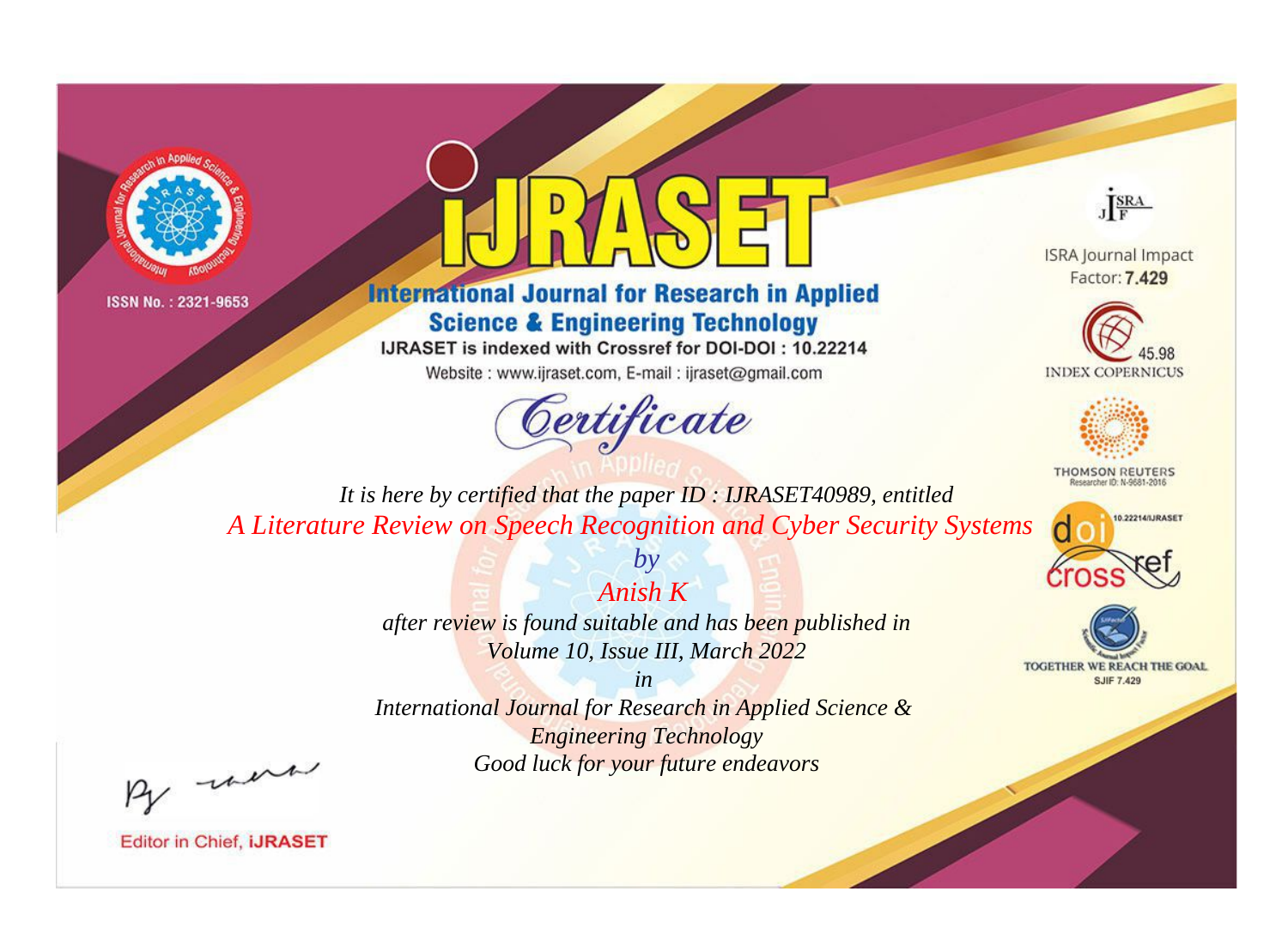



**International Journal for Research in Applied Science & Engineering Technology** 

IJRASET is indexed with Crossref for DOI-DOI: 10.22214

Website: www.ijraset.com, E-mail: ijraset@gmail.com



JERA

**ISRA Journal Impact** Factor: 7.429





**THOMSON REUTERS** 



TOGETHER WE REACH THE GOAL **SJIF 7.429** 

*It is here by certified that the paper ID : IJRASET40989, entitled A Literature Review on Speech Recognition and Cyber Security Systems*

> *Arvind Rao after review is found suitable and has been published in*

*by*

*Volume 10, Issue III, March 2022*

*in* 

*International Journal for Research in Applied Science & Engineering Technology Good luck for your future endeavors*

By morn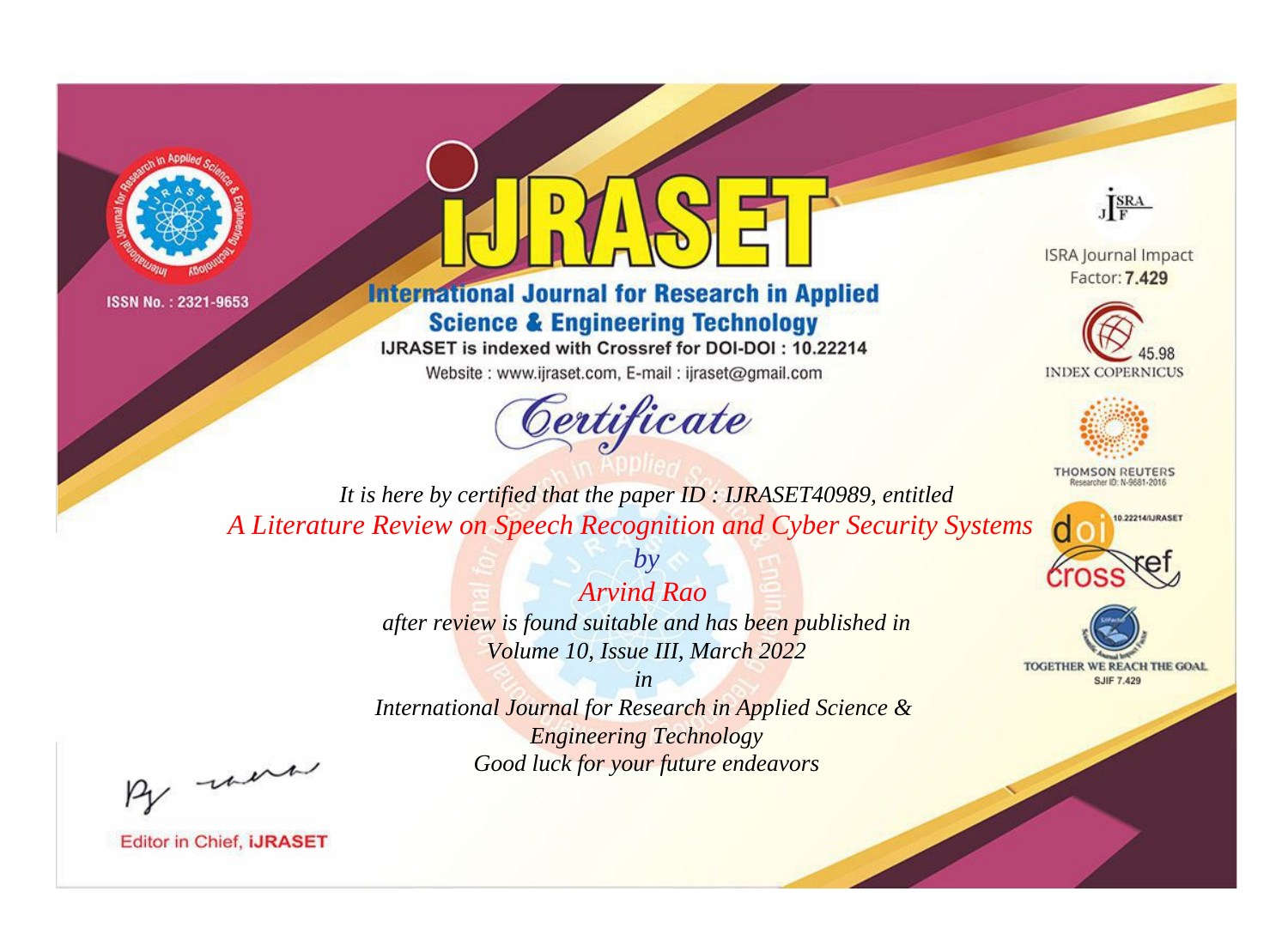



**International Journal for Research in Applied Science & Engineering Technology** 

IJRASET is indexed with Crossref for DOI-DOI: 10.22214

Website: www.ijraset.com, E-mail: ijraset@gmail.com



JERA

**ISRA Journal Impact** Factor: 7.429





**THOMSON REUTERS** 



TOGETHER WE REACH THE GOAL **SJIF 7.429** 

*It is here by certified that the paper ID : IJRASET40989, entitled A Literature Review on Speech Recognition and Cyber Security Systems*

> *Sagar S Bhat after review is found suitable and has been published in Volume 10, Issue III, March 2022*

*by*

*in* 

*International Journal for Research in Applied Science & Engineering Technology Good luck for your future endeavors*

By morn